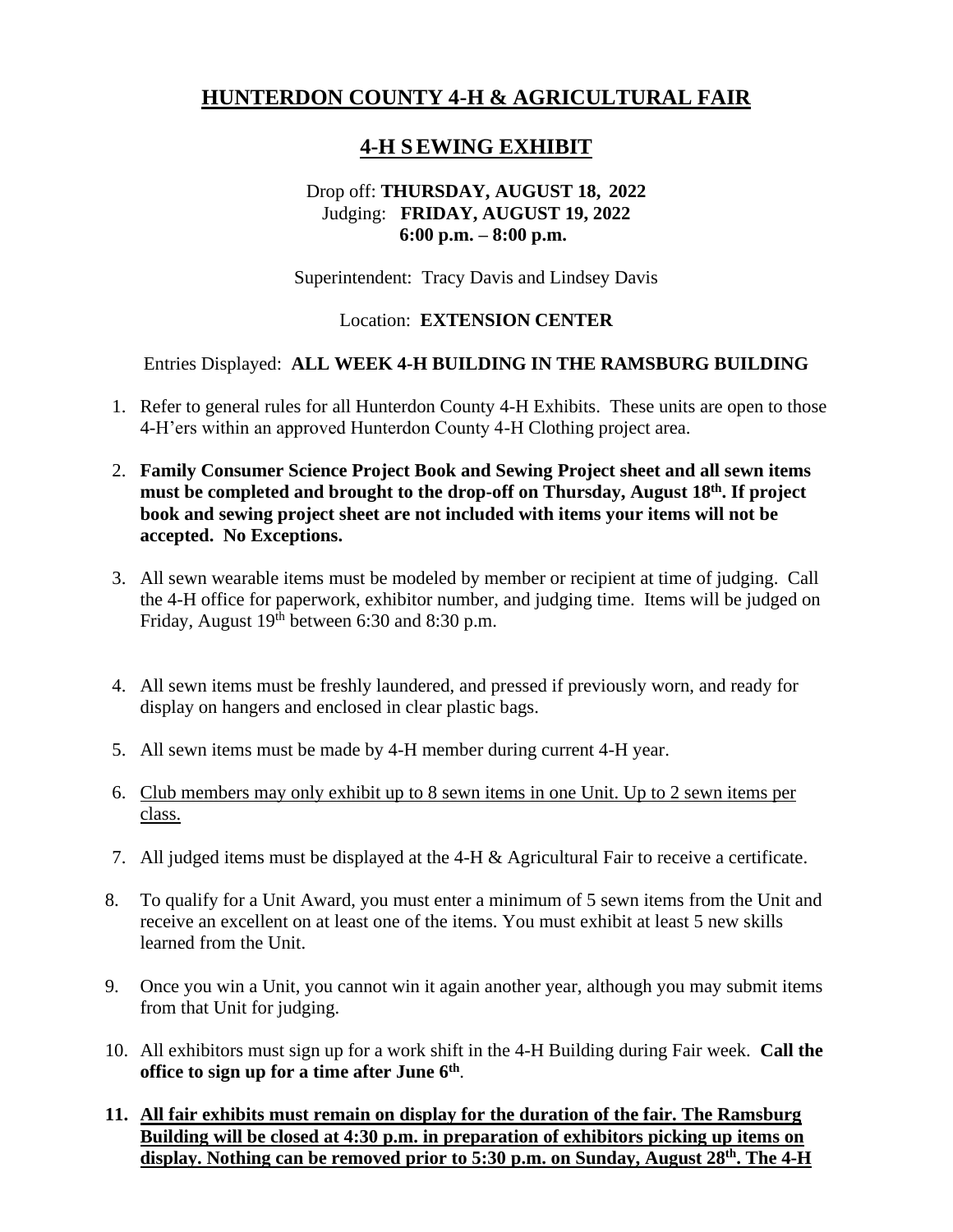## **office, the fair and the superintendents are not responsible for fair exhibits not picked up after 6:00 p.m. Please make arrangements with a family member or friend to pick up your items if you cannot pick them up yourself.**

12. All entries must come with a box. Please label your box with your name and club.

### **Award: For information on the Presentation of Awards, please visit the 4-H fair website Member Information.**

## **Unit I – Beginner**

- 1. sewn craft, needle book, potholder, pin cushion
- 2. tea towel, tote bag
- 3. apron
- 4. skirt or shorts with elastic waist
- 5. simple blouse with or without sleeves, vest or T-shirt
- 6. sleep wear
- 7. simple dress or 2-piece cotton coordinate
- 8. piece quilt (top only)
- 9. pants with or without zipper
- 10. beachwear cover-up
- 11. home decorating item
- 12. stuffed animal or doll
- 13. doll clothing
- 14. recycled garment
- 15. miscellaneous

## **Unit II: Intermediate**

- 16. separates (blouse, skirt, shorts, pants, vest)
- 17. casual or 2-piece sports outfit
- 18. dress
- 19. jumpsuit
- 20. lined shirt or pants
- 21. simple suit
- 22. beachwear
- 23. sleepwear or lingerie
- 24. robe
- 25. garment from stretch (sweatshirt, etc.)
- 26. outfit in wool or wool blend
- 27. home decorating item
- 28. quilted item hand/machined quilted or tied off
- 29. altered or modified pattern item
- 30. doll jointed cloth or vinyl construction
- 31. recycled garment (must include before and after photos and a written explanation of skills used
	- and changes made.
- 32. miscellaneous, may include garment for someone else.